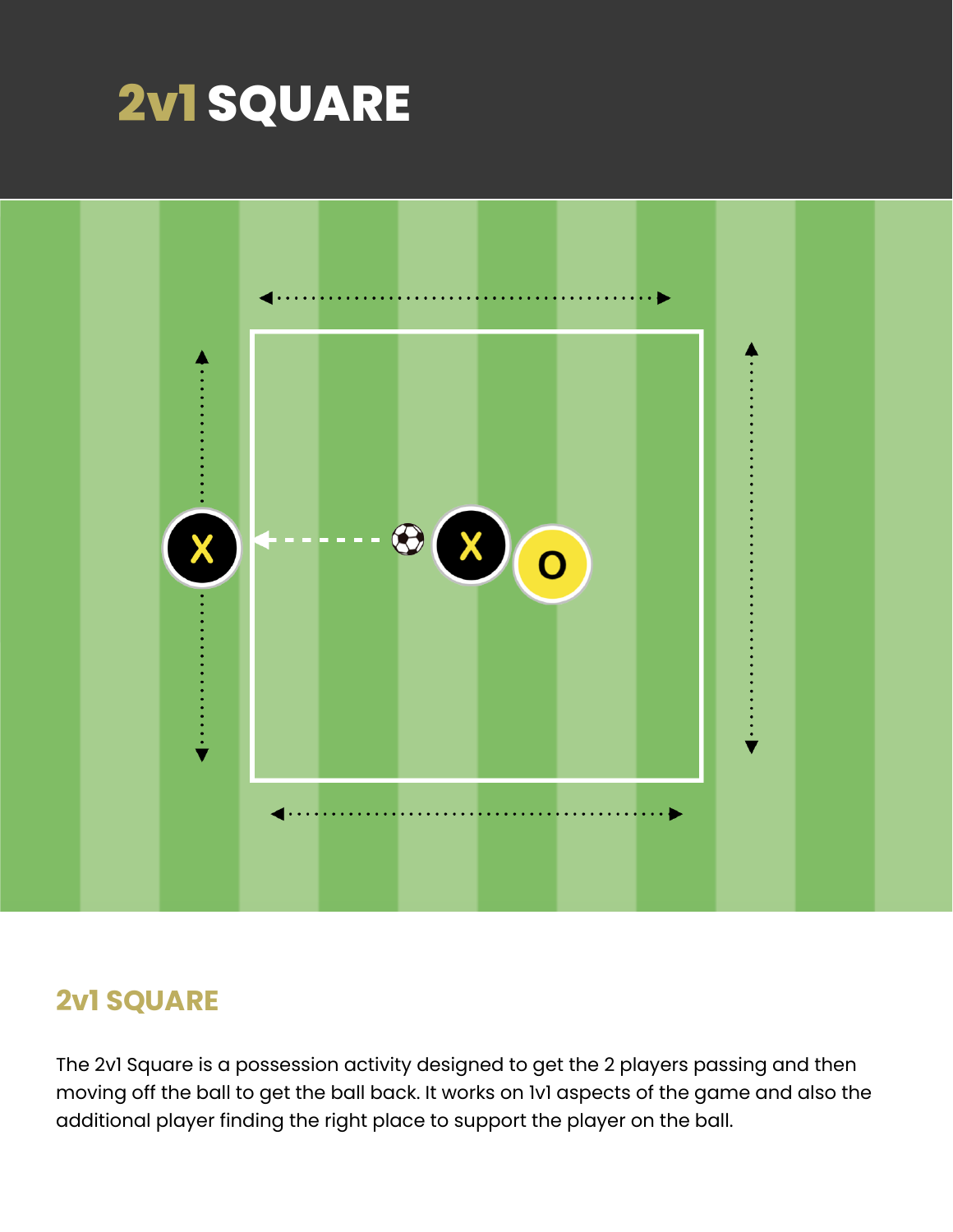## **SET UP & ACTIVITY**

Set up a square playing grid. To start with you will have a 1v1 inside of the square with an extra player who can move anywhere around the outside of the square. The player in possession of the ball and the player on the outside of the square work together as a pair.

The two players in the middle will play 1v1. The player in possession can pass to the player on the outside of the square to keep possession and when they do pass to the player on the outside they switch roles and the player on the outside comes into the square and continues the 1v1 and the player who was in the middle takes up a position on the outside of the square.

- If the defender in the 1v1 steals the ball or intercepts the ball he switches spaces with one of the other 2 players and he or she becomes part of the 2v1
- Set a challenge of how long a pair can keep possession or give them give them a pint for every completed pass.
- Make your square large to start to make it harder for the defender. You can decrease the size based on how much success the possession pair are having.

# **COACHING POINTS**

- Focus on the player without the ball taking up an open position on the outside of the square so the player in the 1v1 can make a pass.
- Show the player in the 1v1 how to move away from the defender as soon as they pass the ball out to the player on the outside of the square.
- Show the player on the outside of the square how they will need to move to different sides of the square to be open and in a good position to receive a pass. The players movement will be determined by what their partner is doing.